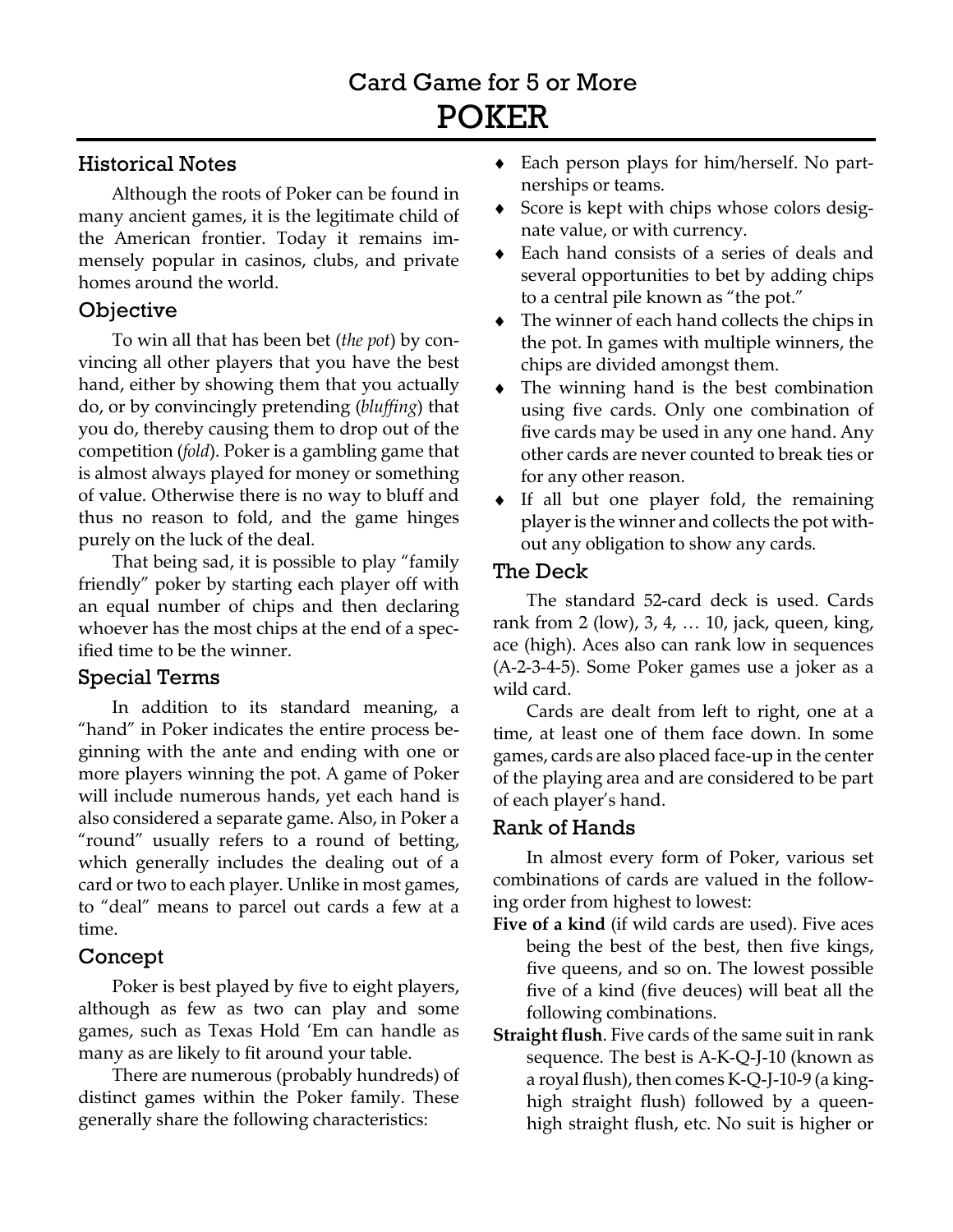lower than another suit, thus two royal flushes must be treated as a tie. The lowest possible straight flush (A-2-3-4-5) will beat all the following combinations.

- **Four of a kind**. Four aces being the best of the best, then four kings, four queens, and so on. The lowest possible four of a kind (four deuces) will beat all the following combinations.
- **Full house**. Three cards of one rank and two cards of another rank, such as 9-9-9-4-4. A full house with three aces is higher than a full house containing three kings, etc. If wild cards are used and there are two hands with the same three of a kind, then the value of the pair determines the winner. The lowest possible full house (2-2-2-3-3) will beat all the following combinations.
- **Flush**. All cards of the same suit, but not in rank sequence. If more than one player holds a flush, the hand with the highest ranking cards wins. Thus  $K \rightarrow Q \rightarrow 8 \rightarrow 4 \rightarrow 3 \rightarrow$ would beat K♠-Q♠-6♠-5♠2♠ because the 8 is higher than the 6. The lowest possible flush (A-2-3-4-6), will beat all the following combinations.
- **Straight**. Five cards in rank sequence but not of the same suit. Two or more straights are ranked the same way as straight flushes. The lowest possible straight (such as  $A \blacktriangleright 2 \spadesuit -1$  $3 \rightarrow -4 \oplus -5 \oplus$ , will beat all the following combinations.

**Three of a kind**. Same principle as four of a kind.

- **Two pair**. Two cards of any one rank and two cards of another rank with one unmatched card. If more than one player holds two pair, the hand with the higher-ranking pair(s) wins. For example Q-Q-4-4-7 beats J-J-6-6-8, but J-J-6-68 beats both J-J-5-5-9 and J-J-6-6-7. The lowest possible two pair (3-3-2-2-4), will beat both of the following combinations.
- **Pair**. Two cards of any one rank with three unmatched cards. If more than one player has a pair, the hand with the higher-ranking pair wins. The lowest possible pair (2-2-3-4-5), will beat any high card.
- **High card**. If no hand has a pair or better, the hand with the highest-ranking card wins.

Thus K-5-4-3-2 beats Q-J-10-9-7 but is beaten by K-6-4-3-2.

### Wild Cards

In amateur games, the house rules may designate, or allow the dealer to designate, certain cards as wild. Those most commonly named as wild are deuces and/or treys, but various games may make any rank wild (10s, 2s, and 4s in *Dr. Pepper*; 3s, 9s, and sometimes 6s in *Baseball*, etc.) or certain configurations may be wild (one-eyed jacks and the suicide king, for example). Some consider such games to be "trash Poker," but the use of wild cards can add interest to friendly games whose stakes are not really high enough to demand a serious attitude.

Most people play that wild cards rank precisely the same as the card they are replacing, with two exceptions. The first is that a wild card alone has no more value than its nominal rank. Thus, if deuces are wild in stud Poker and only one face-up card has been dealt, a two will be out-ranked by any other card for purposes of determining the initial bettor. The second exception occurs when a player holds an ace-high flush. A wild card cannot be assigned the same rank as an existing card in such a hand. Thus, one cannot have a "double-ace-high flush."

Other players restrict wild cards further by insisting that no straight can be higher than its highest natural card, and/or that natural hands beat otherwise equal hands that contain wild cards.

### The Betting

Different games have different sequences (or intervals) for placing bets. Almost all Poker games require an "ante," which gains the contributor entrance to the hand. Then one or more cards are dealt to each player and there is an opportunity to make an "opening" bet. Who makes this bet depends upon the particular game being played.

Beginning with the player on the opener's left, and progressing clockwise around the group, each player may "call," "raise," or "fold." To call is to match the previous bet. To raise is to match and then add to the previous bet. To fold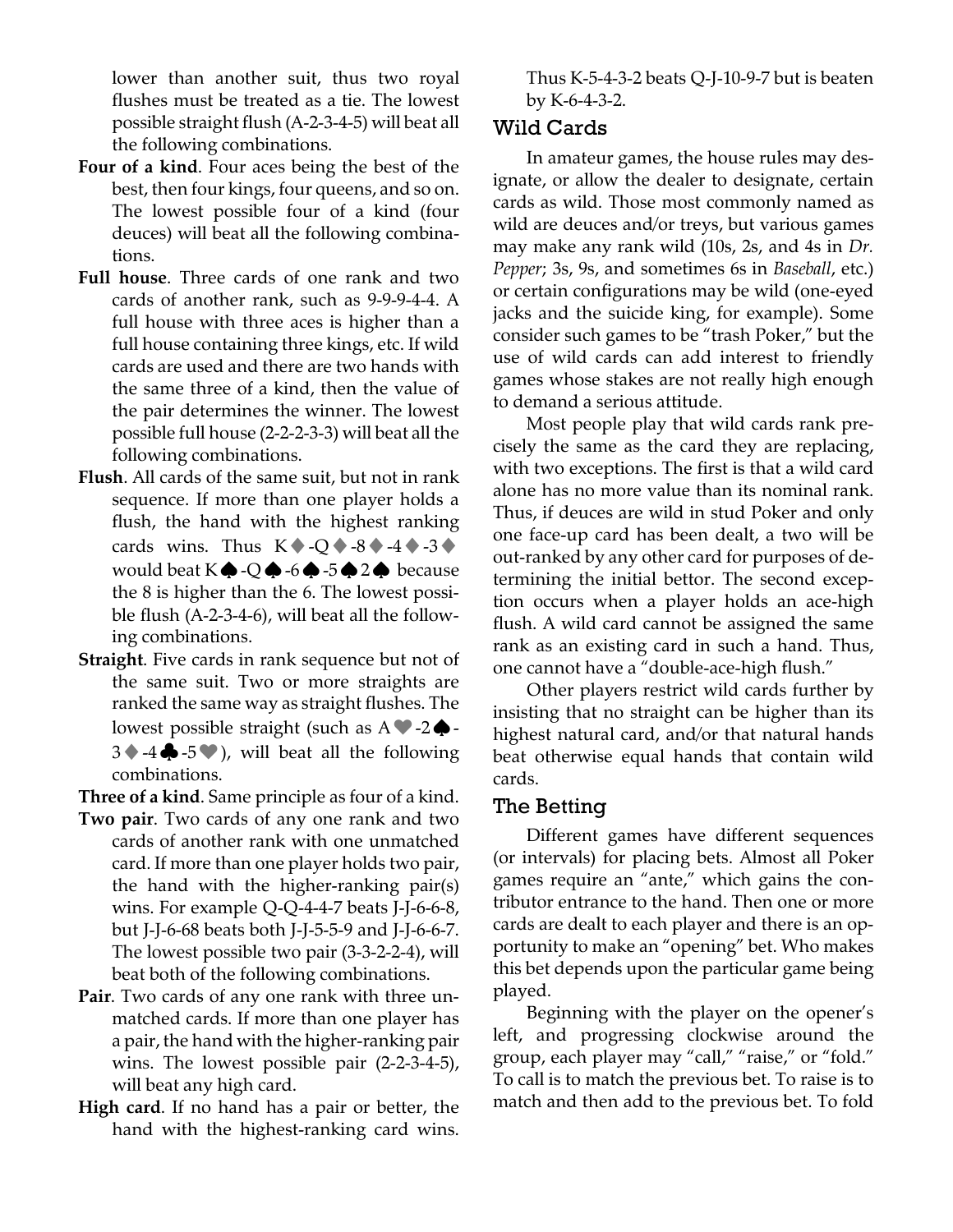is to drop out of the hand. It is very important not to do any of these out of turn.

In most games, a player may choose to make no bet (this is called a "check") if no one has yet placed a bet in the round.

A call or raise should be accompanied by a statement of the act, such as: "I'm in." or "I'll see (*i.e.* match) your 10 and raise you 20."

A player signifies he is folding by turning all of his cards face down and pushing them slightly toward the center of the playing area.

If a player's bet has been raised, he must either call (by adding to the pot the amount of the last bet), fold, or raise again.

Generally, there are three types of betting rules: "No Limit," "House Limit," and "Pot Limit." Most no-limit and pot-limit games are "table stakes" games in which a player may bet "all in," thereby betting the entire amount he possesses. The rules covering all-in bets are too complex to be covered here. Several hours study on the Internet and a lot of practice is advised before playing in any game lacking a clear and affordable house limit.

There are two basic types of Poker: Draw and Stud. In Draw Poker, all of the cards in each player's hand are hidden from the other players. In Stud Poker, several cards in each hand are visible to, and sometimes shared by, other players. Most of the variant games are forms of Stud Poker.

#### Draw Poker

The basic hand of Draw Poker follows these steps:

- 1. Everyone antes (usually one chip, but amount may be set by house rules, or declared by the dealer).
- 2. The dealer gives each player five cards (one at a time).
- 3. The first person to the dealer's left who holds a pair of jacks or better may open by placing a bet. (Again, this "jacks-or-better" rule may be altered by house rules or the dealer.)
- 4. If no one can open, the cards are returned to the dealer, who shuffles and deals again. In most games, all players also ante again.
- 5. Once a player opens with a bet, and all players have responded by calling, raising or folding (that is, once "the pot is right") the person who opened is given the opportunity to discard up to three of his cards and receive replacements from the unused deck held by the dealer. Then each active player receives the same chance in clockwise rotation.
- 6. Once everyone has received their requested number of cards, the opener may bet, check (that is pass without betting), or fold. If he bets, the other players call, raise, or fold in the normal way. If he checks, the next player may likewise check, bet, or fold, and so on around the table.
- 7. Once the pot is right again, the last person whose bet was called must show his cards and announce the value of his hand. Then anyone who has a hand of higher value does the same. This is called the "showdown."

Some play that all those still in the hand must show their cards even if they know they cannot win. But this rule seriously undermines a player's ability to bluff in the future.

The player who announces the best hand wins the pot (providing that he actually has a hand whose value is equal to or greater than what he announces).

Some used to play that "the cards speak for themselves," but most now agree that if a player is incapable of figuring out his hand, he doesn't deserve to win.

The deal then passes to the next player and a new hand begins.

### Stud Poker

The basic hand of Stud Poker follows these steps:

Everyone antes (as in Draw Poker)).

The dealer deals each player one card face down (for Five-Card Stud) or two cards face down (for seven-card stud) followed by one card dealt face up. Cards dealt face down are referred to as "hole" cards.

The dealer should announce who has the highest card (or best hand) showing and that player has the first opportunity to bet or check. If two or more players are showing the highest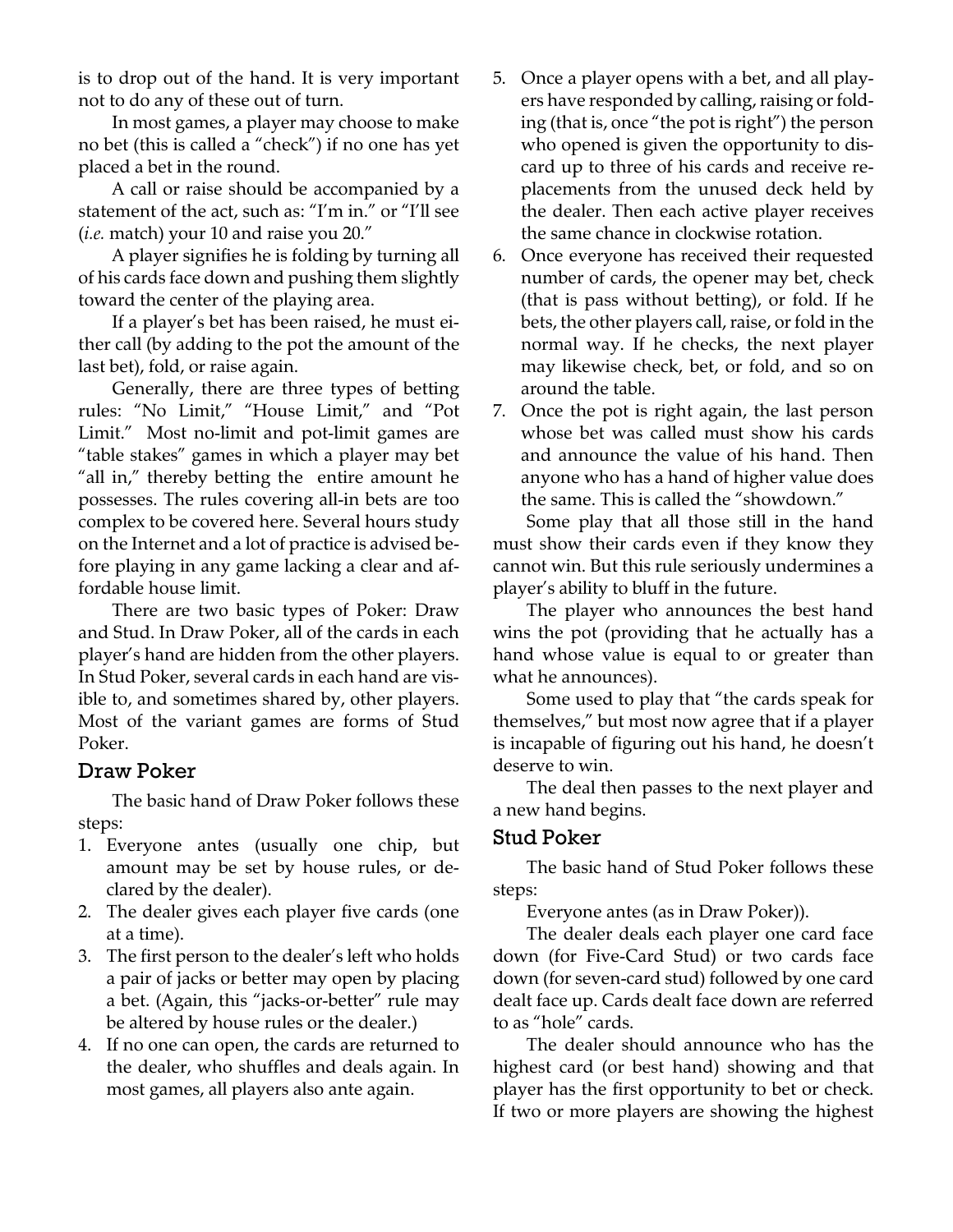ranked cards, the player nearest the dealer's left has the first option to open. If any player bets, each player, in turn, must call, raise, or fold.

Once the pot is right, or if all players check, another card is dealt to each player and the process of betting is repeated, beginning with the person whose two cards now make up the best hand showing.

Players may look at all of their cards, but all cards should remain on the table, not be picked up and held in the player's hands.

The deal in Five-Card Stud ends after four cards have been dealt face up to each player (on top of the one initially dealt face down). In seven-card stud, the deal is two down, four up and the final card face down. A round of betting follows each deal, initiated by the player with the best hand showing at the time.

If two or more players remain in the game after the final round of betting, there is a showdown in which the hidden cards are revealed, and the values of the hands announced, beginning with the player having the highest hand showing. The rules for this are the same as for Draw Poker (above).

#### Texas Hold 'Em Poker

This is a variation of Seven-Card Stud (see the rules above) in which each player gets two cards of their own and shares another five cards with the other players. This means that the entire bunkhouse can play without fear of running short of cards.

Hold 'Em is very popular with tournament gamblers and online gamers. Some of its betting conventions, however, are not well suited to private games at home with friends, especially if other poker games are being played as part of the same session. Therefore, some adjustments in the betting rules have been made herein, but they do not alter the essence of the game itself.

To start, all players ante the standard amount. Then, each player is dealt two cards, face down. Each player looks at their cards and a round of betting takes place, beginning with the first player to the left of the dealer.

Next, the dealer burns (that is, discards unseen) the top card of the deck, and then flips the next three cards face up on the table. These cards are called "the flop." Then, another round of betting takes place, beginning with the first player to the left of the dealer who hasn't folded.

The dealer next burns another card and deals one card face up beside the first three. This is called the "turn" (or "Fourth Street"). Again, the player to the left of the dealer begins the third round of betting.

The dealer burns another card before placing the final face-up card next to the others. This card is called the "river" (or "Fifth Street").

After a final round of betting, the player who made the last bet shows her hand first. The player with the best 5 cards wins. Both hole cards must be shown to win a pot.

It can happen that the best hand is sitting faceup on the table. In that case, the pot is split among those remaining in the game at the end of the hand.

If you wish to play Texas Hold 'Em exclusively throughout the game time, then you might want to play by the same rules used in tournaments. The play is the same as given above, but the betting is different.

At the beginning of each deal, the person to the left of the dealer bets (posts) a predetermined amount (equal to one-half of the minimum bet) known as the little (or small) blind. Then the person to that player's left follows by posting twice that amount, known as the large blind. This assures that there is a worthwhile pot right from the start.

After the blinds have been posted, the deal begins with the first two hole cards. Once the players have seen their cards, beginning with the player to the left of the one who posted the big blind, each player must either match that bet, raise, or fold. If no player raises the big blind, then the player in that position may check, or raise.

## The betting and dealing continues as described above until a winner is determined.